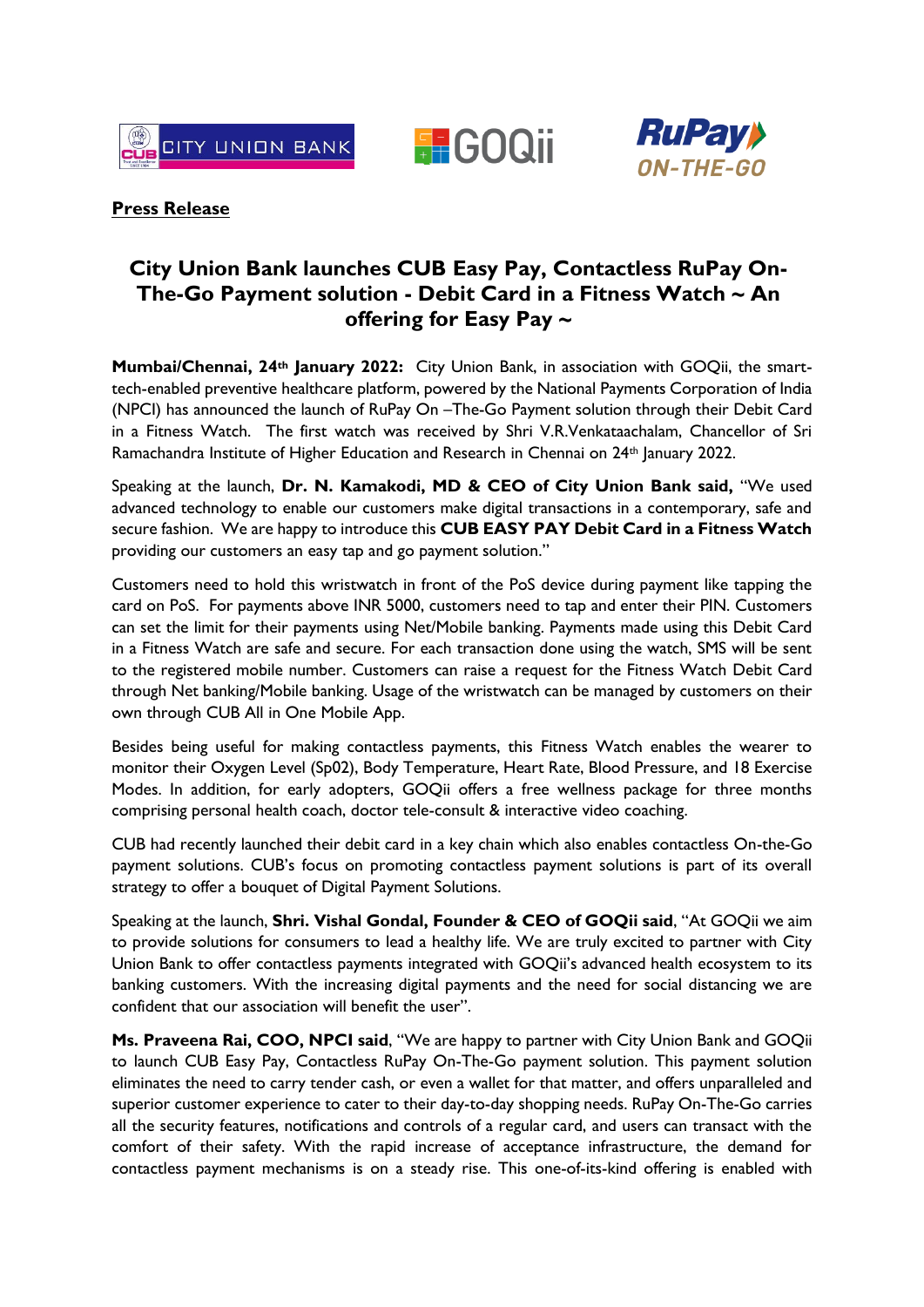cutting edge innovation and is set to redefine the way contactless transactions will be made in the future."

### About City Union Bank:

City Union Bank Ltd., the oldest Private Sector Bank in India, was founded in 1904 and is headquartered at Kumbakonam, Tamil Nadu, India. The Bank has 702 branches and 1730 ATMs spread across the country.

CUB has always been a pioneer in providing advanced technology solutions to meet various transactional needs of customers. Tap, pay & go payments is a growing trend since the transaction can be completed quickly and fully secure at the counters/merchant outlets where there is a queue system.

CUB has already launched a Contactless payment solution through a Key Chain and now they have extended their innovation in making payments through its CUB Easy Pay using a fitness watch to enable customers to make Payments on the Go.

Media Contact: Mr V Venkatasubramanian, DGM Mob 9840796001. Email venkatasubramanian.v@cityunionbank.in

#### About GOQii Smart Healthcare:

Founded in 2014 by serial entrepreneur and Gaming Guru, Vishal Gondal, GOQii Smart Healthcare is empowering consumers globally to lead healthier and better lives. GOQii is a pioneer in wearable based smart- tech-enabled fitness and healthcare. GOQii's smart-tech-enabled healthcare platform brings together the entire preventive healthcare ecosystem. It's Smart Health Ecosystem integrates tools for real-time personalized coaching, an explosive high-growth Health e-commerce store, scheduling health check-ups, a health locker, and a unique 'GOQii Cash' program where healthy behavior is rewarded with cash discounts and insurance discounts based on health management data. Given the state of 'Sickcare' delivery infrastructure in India, the company strongly believes that preventive healthcare is the only viable, long-term, mass-market solution. As one of the official partners of the 'Fit India Movement' GOQii Smart Healthcare is a strong supporter of Narendra Modi's vision of making 1.3 crore Indians fit and healthy. GOQii Smart Healthcare counts marquee investors like Mitsui, NEA, Megadelta, DSG Consumer Partners, Galaxy Digital, Denlow Investment Trust, Edelweiss, Cheetah Mobile, GWC, Mr Ratan Tata, and Mr Vijay Shekhar Sharma.

Media Contact: Simone Chhabda: +91 96191 28455; [simone.chhabda@genesis-bcw.com](mailto:simone.chhabda@genesis-bcw.com) Adyasha Mohanty: +91 9439243844; [Adyasha.mohanty@genesis-bcw.com](mailto:Adyasha.mohanty@genesis-bcw.com)

#### About NPCI:

National Payments Corporation of India (NPCI) was incorporated in 2008 as an umbrella organization for operating retail payments and settlement systems in India. NPCI has created a robust payment and settlement infrastructure in the country. It has changed the way payments are made in India through a bouquet of retail payment products such as [RuPay card](https://www.npci.org.in/product-overview/rupay-product-overview), [Immediate Payment Service \(IMPS\),](https://www.npci.org.in/product-overview/imps-product-overview) [Unified](https://www.npci.org.in/product-overview/upi-product-overview)  [Payments Interface \(UPI\),](https://www.npci.org.in/product-overview/upi-product-overview) [Bharat Interface for Money \(BHIM\)](https://www.npci.org.in/product-overview/bhim-product-overview), [BHIM Aadhaar](https://www.npci.org.in/product-overview/bhim-aadhaar), [National Electronic Toll](https://www.npci.org.in/netc)  [Collection \(NETC Fastag\)](https://www.npci.org.in/netc) and [Bharat BillPay](https://www.npci.org.in/product-overview/bharat-billpay-product-overview). NPCI also launched UPI 2.0 to offer more secure and comprehensive services to consumers and merchants.

NPCI is focused on bringing innovations in the retail payment systems through the use of technology and is relentlessly working to transform India into a digital economy. It is facilitating secure payments